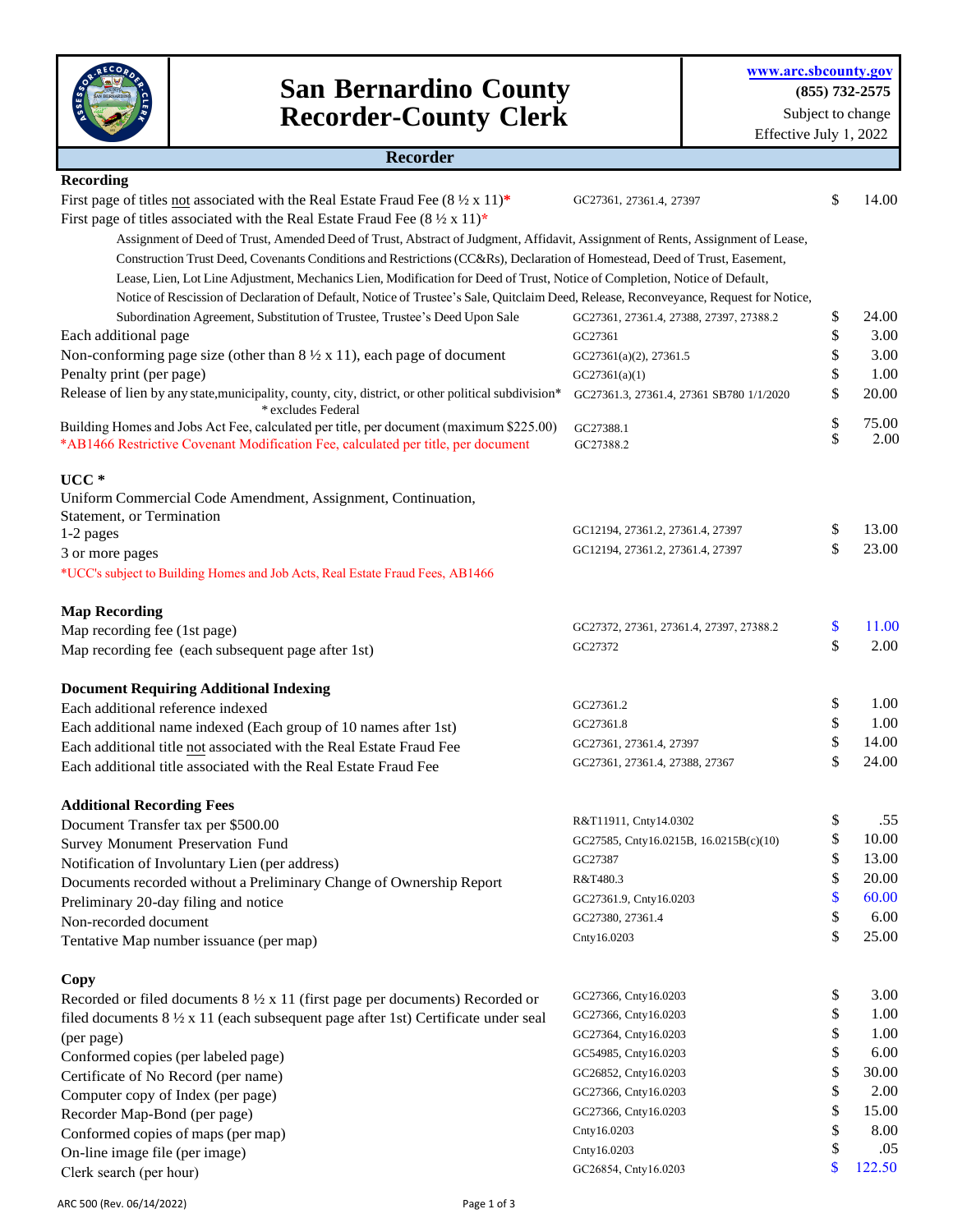| <b>Accounting</b>                                                                                |                                                |              |
|--------------------------------------------------------------------------------------------------|------------------------------------------------|--------------|
| New Account setup                                                                                | Cnty16.0203                                    | \$<br>125.00 |
| Account fee-per change                                                                           | Cnty16.0203                                    | \$<br>15.00  |
| Refunds without fault of County (per item) Returned                                              | Cnty16.0203                                    | \$<br>75.00  |
| Check fee                                                                                        | Cnty16.0207(d)                                 | \$<br>25.00  |
|                                                                                                  |                                                |              |
| <b>Vital Record Certificate</b>                                                                  |                                                |              |
| <b>Birth Certificate/Search</b>                                                                  | H&S103625, 103525.5, 100430, W&I18966          | \$<br>32.00  |
| Birth Certificate/Search (Government Agencies)                                                   | H&S103625, 103525.5, 100430                    | \$<br>22.00  |
| Death Certificate/Search                                                                         | H&S103625, 103525.5, 100430, Penal14251        | \$<br>24.00  |
| Death Certificate/Search (Government Agencies)                                                   | H&S103625, 103525.5, 100430, Penal14251        | \$<br>24.00  |
| Fetal Death Certificate/Search                                                                   | H&S103625, 103525.5                            | \$<br>21.00  |
| Marriage Certificate/Search                                                                      | H&S103625, 100430, FC1852, AB233               | \$<br>17.00  |
| Marriage Certificate/Search (Government Agencies)                                                | H&S103625, 100430                              | \$<br>12.00  |
| Confidential Marriage Certificate/Search                                                         | H&S103625, 100430, FC1852                      | \$<br>17.00  |
| <b>County Clerk</b>                                                                              |                                                |              |
| <b>Marriage License</b>                                                                          |                                                |              |
| Marriage license/replacement license                                                             | GC26840, 26840.3, 26840.7, 54985, H&S100435,   |              |
|                                                                                                  | W&I18305, FC360, Cnty16.0203                   | \$<br>89.00  |
| Confidential marriage license/replacement license                                                | GC26840, 26840.3, 26840.8, 54985, H&S100435,   |              |
|                                                                                                  | W&I18305, FC510, Cnty16.0203                   | \$<br>100.00 |
| <b>Marriage Ceremony</b>                                                                         |                                                |              |
| Marriage ceremony                                                                                | GC26861, 54985, Cnty16.0203                    | \$<br>65.00  |
| Renewal of marriage vows                                                                         | GC26861, GC54985                               | \$<br>36.00  |
|                                                                                                  |                                                |              |
| <b>Additional Marriage Fees</b>                                                                  |                                                |              |
| Affidavit to amend marriage license (one year or more after the date of event)                   | H&S103700, 100430, 103625(c)(e)(f), FC1852     | \$<br>26.00  |
| Approval of notary public to issue confidential marriages                                        | FC536                                          | \$<br>300.00 |
| Deputy Commissioner for One Day                                                                  | GC54985(a), Cnty16.0203                        | \$<br>75.00  |
| Marriage license duplicate                                                                       | GC26840.3, 54985, FC360, Cnty16.0203           | \$<br>30.00  |
| Confidential marriage license duplicate                                                          | GC26840.3, 54985, FC510, Cnty16.0203           | \$<br>30.00  |
| Affidavit for duplicate marriage license                                                         | FC360, Cnty16.0203                             | \$<br>5.00   |
| <b>Fictitious Business Name (FBN) Filing</b>                                                     |                                                |              |
| Fictitious Business Name Filing (includes one registrant)                                        | B&P17929(a)(d), Cnty16.0203                    | \$<br>55.00  |
| Additional Fictitious Business Name or registrant name                                           | B&P17929(a)(d), Cnty16.0203                    | \$<br>5.00   |
| Abandonment of Fictitious Business Name                                                          | B&P17929(b)(d), Cnty16.0203                    | \$<br>55.00  |
| Statement of Withdrawal from Partnership operating under FBN                                     | B&P17929(c)(d), Cnty16.0203                    | \$<br>55.00  |
| Legal Document Assistant Filing *- Bonds are also subject to Recording Fees referenced on page 1 |                                                |              |
| <b>Legal Document Assistant Filing</b>                                                           | B&P6404, Cnty16.0203                           | \$<br>175.00 |
| Bond for Legal Document Assistant (cancellation, withdrawal, or revocation)                      | B&P6405, Cnty16.0203                           | \$<br>35.00  |
| I.D. cards (each card)                                                                           | B&P6404, 22352, 22453                          | \$<br>10.00  |
| Notary Public Filing *- Bonds are also subject to Recording Fees referenced on page 1            |                                                |              |
| Notary Public Filing                                                                             | GC26850, 26855, 26855.3, 54985(a), Cnty16.0203 | \$<br>55.00  |
| Bond for Notary (cancellation, withdrawal, or revocation)                                        | GC26849.1, Cnty16.0203                         | \$<br>35.00  |
| Process Server Filing *- Bonds are also subject to Recording Fees referenced on page 1           |                                                |              |
| Process Server Filing                                                                            | B&P22352, Cnty16.0203                          | \$<br>175.00 |
| Bond for Process Server (cancellation, withdrawal, or revocation)                                | B&P22353, Cnty16.0203                          | \$<br>35.00  |
| I.D. cards (each card)                                                                           | B&P6404, 22352, 22453                          | \$<br>10.00  |
|                                                                                                  |                                                |              |